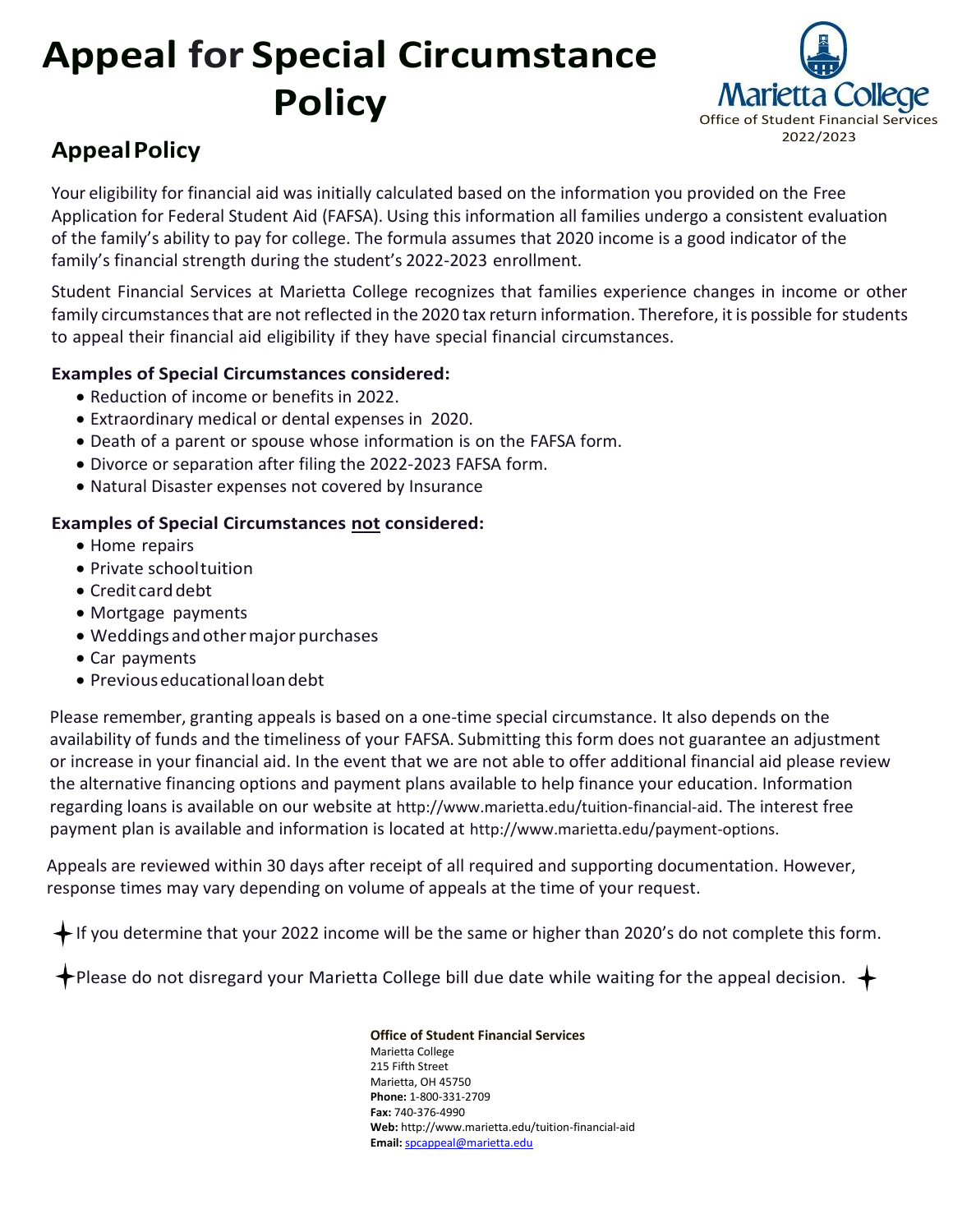# **Appeal for Special Circumstance Form**



Office of Student Financial Services 2022-2023

| Name:          | Student ID:                                     |
|----------------|-------------------------------------------------|
| Last, First MI |                                                 |
| Email:         | Telephone Number: (<br>$\overline{\phantom{0}}$ |
|                |                                                 |

# **A. Did you file a financial aid appeal during the 2021-2022 Academic Year? YES NO**

# **B. Appeal Categories andSupportingDocumentation:**

Carefully read and select the categories from the following list that most closely describe your special circumstance(s) and provide all supporting documents. Incomplete appeals will not be considered after 60 days.

#### **2020 Federal Tax ReturnTranscripts are REQUIRED, unless the IRS Data Retrieval Tool was used, for all Appealsfor SpecialCircumstance.**

| Type of appeal (check all that apply)                                                 | Documentation to include with appeal                                                                                                                                                                                                                                                                                                                                                                                                                                                                                                                                                  |
|---------------------------------------------------------------------------------------|---------------------------------------------------------------------------------------------------------------------------------------------------------------------------------------------------------------------------------------------------------------------------------------------------------------------------------------------------------------------------------------------------------------------------------------------------------------------------------------------------------------------------------------------------------------------------------------|
| Decrease in student/spouse income<br>from employment in 2022 of at least<br>8 weeks.  | · Statement documenting retirement benefits for 2022.<br>• Letter from employer documenting employment status (e.g. full-time to part-time or<br>termination).<br>• Unemployment Benefits statement.<br>• Last pay stub after separation from job. If after January $1st$ , 2022, please submit copies of<br>2021 W-2s.<br>• Copies of statements indicating severance pay.                                                                                                                                                                                                           |
| Decrease in parent income from<br>employment in 2022 of at least<br>8 weeks.          | · Statement documenting retirement benefits for 2022.<br>• Letter from employer documenting employment status (e.g. full-time to part-time or<br>termination).<br>• Unemployment Benefits statement.<br>• Last pay stub after separation from job. If after January $1st$ , 2022, please submit copies of<br>2021 W-2s.<br>• Copies of statements indicating severance pay.                                                                                                                                                                                                           |
| Unreimbursed medical or dental<br>expenses paid in 2020. Must<br>exceed 11.5% of AGI. | · Provide a summary of PAID unreimbursed expenses (deductibles, co-pays, after<br>tax insurance, prescription medications, expenses for durable medical<br>equipment, and other amounts not covered by insurance) for 2020.<br>· Cobra payments made in 2020.<br>* Elective cosmetic or dental expenses will not be considered. *                                                                                                                                                                                                                                                     |
| Death of immediate family member<br>whose information is on the FAFSA.                | • Provide copies of 2020 W-2 forms.<br>• Provide copy of Death Certificate                                                                                                                                                                                                                                                                                                                                                                                                                                                                                                            |
| Divorce or separation after filing the<br>2021-2022 FAFSA.                            | • Complete copy of divorce decree or complete copy of separation agreement. If no legal<br>separation documentation exists, provide a statement indicating the date of the<br>separation.<br>· Provide documentation for both parents' living expenses at different addresses (e.g.:<br>rental agreement, lease or mortgage statement and utility bills).<br>· Provide agreement of financial support payments (e.g. alimony, spousal support, child<br>support or dependent care).<br>. List the number of family members currently in the household.<br>• Copies of 2020 W-2 forms. |
| <b>Natural Disaster Expenses not covered</b><br>by Insurance                          | · Copies of all expenses regarding natural disaster.<br>• Copies of what is covered by insurance.                                                                                                                                                                                                                                                                                                                                                                                                                                                                                     |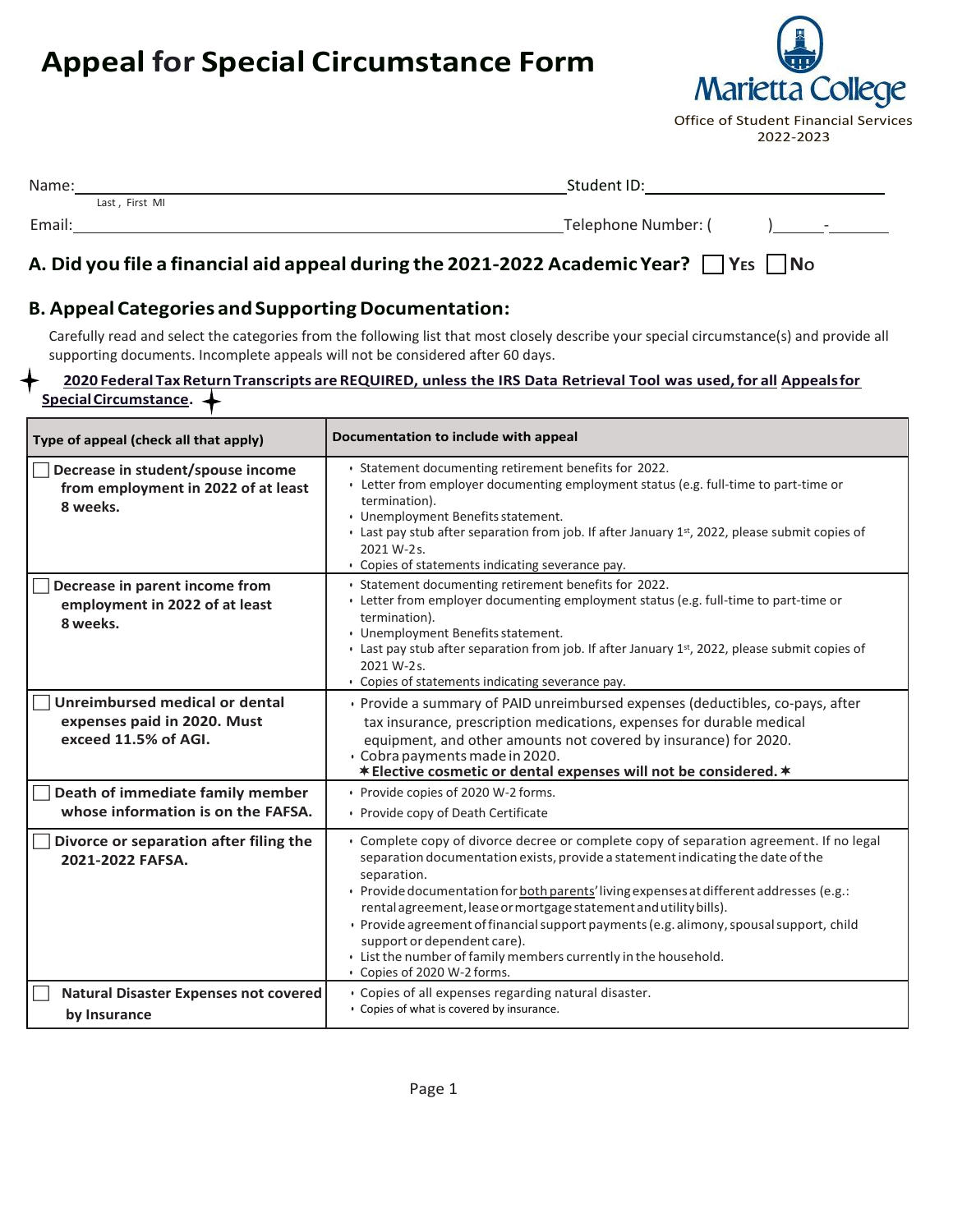# **Appeal for Special Circumstance Form**



Student ID:

# **C. IncomeInformation For 2022:**

The following section requires you to provide your actual and expected 2021 income. Do not put hourly wage. Instead, please compute the full amount you have or will receive.

| <b>Expected 2022 Income</b>                                                    | <b>Student</b> | <b>Spouse</b> | Father/<br>Stepfather | Mother/<br><b>Stepmother</b> | <b>Documents</b><br><b>Required</b>                     |
|--------------------------------------------------------------------------------|----------------|---------------|-----------------------|------------------------------|---------------------------------------------------------|
| <b>Gross Income EARNED from work:</b><br>1/1/2022 through present date         | \$             | \$            | \$                    | \$                           | <b>Current or Final Pay Stub</b>                        |
| <b>Gross Income TO BE EARNED from work:</b><br>present date through 12/31/2021 | \$             | \$            | \$                    | \$                           | <b>Current Pay Stub</b>                                 |
| <b>Severance Pay</b>                                                           | \$             | \$            | \$                    | \$                           | Letter from Company                                     |
| <b>Unemployment Benefits</b>                                                   | \$             | \$            | \$                    | \$                           | Documentation from Agency                               |
| <b>Workman's Comp Benefits</b>                                                 | \$             | \$            | \$                    | \$                           | Documentation from Agency                               |
| <b>Pension Distributions</b>                                                   | \$             | \$            | \$                    | \$                           | <b>Pension Statement</b>                                |
| <b>Business Income</b>                                                         | \$             | \$            | \$                    | \$                           | Letter from Accountant or<br><b>Quarterly Statement</b> |
| Alimony                                                                        | \$             | \$            | \$                    | \$                           | Letter from Court                                       |
| <b>Child Support Received</b>                                                  | \$             | \$            | \$                    | \$                           | Letter from Court                                       |
| <b>Early Withdrawal from Retirement</b><br><b>Funds</b>                        | \$             | \$            | \$                    | \$                           | Letter outlining how funds<br>were used                 |
| <b>Total Expected 2022 Income:</b>                                             | Ś              | Ś             | Ś                     | Ś                            |                                                         |

**\*Do not include the value of on-base military housing or the value of a basic military allowance for housing.**